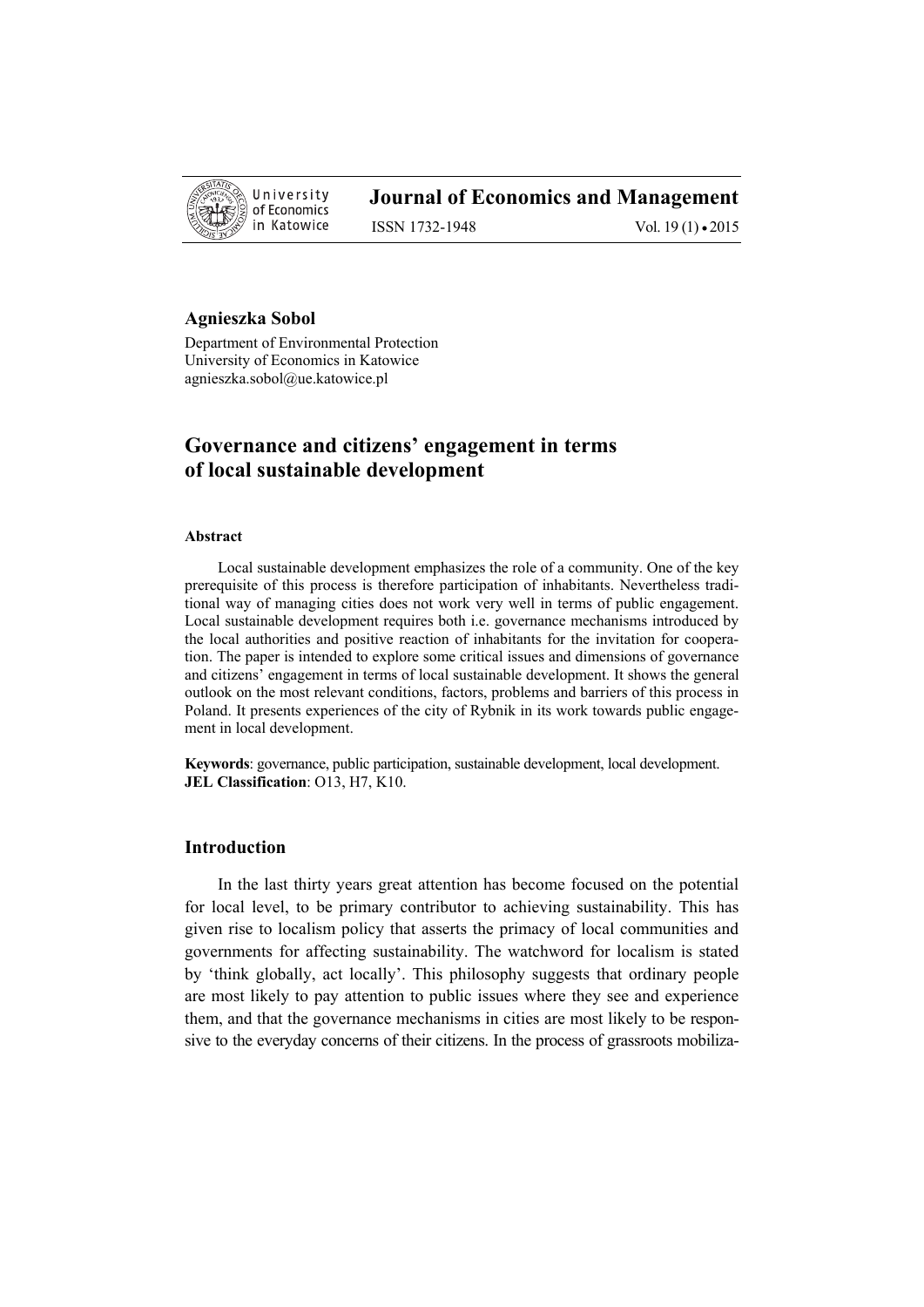tion one thing is important to recognize – it is the way people see themselves and their communities in relation to their physical and social environments.

Public activity and bottom-up initiatives are mostly real at the local scale where inhabitants can directly experience the effects of their common work. This mechanism is used in education where visualization and showing direct and local benefits is better understood and finally used in practice. The socializing effects of working together on an orderly and regular basis reinforce identity and promotes mutual affinity. These experiences of relationships with others bring educational consequences.

From a perspective of governance, developing a city means that a local government should respond to what citizens in the city address. In this sense active participation of inhabitants in local development makes the process more effective because local authorities can better reply for their needs and expectations. The idea of sustainable communities is born out of an understanding of the importance of individual human behavior and the local governance context in which that behavior takes place. Governance is seen as a pursuit of collective goals through various forms of support, steering and coordination of initiatives by many social partners from the public and private scene (Levi-Faur, ed. 2012).

Governance towards sustainability discussion touches on a number of levels and fields. It incorporates all the initiatives which governments and the other social actors are undertaking to deal with the interconnections among social, economic and environmental conditions of development. Sustainable development is a global task to be achieved in practice at the local level by the local initiatives. Sustainability is about coexistence between social and economic development and the environment. Public participation is directly related to social dimension, but besides it is also connected to economic and environmental issues.

The idea of local sustainable development attaches much importance to the relationship between the environment and the people and interactions within the social dimension of this development. Sustainable governance does not evolve from itself. It results from an active political action and should be initiated by local decision-makers. It is their responsibility to engage citizens in the participatory process of development. It means that active approach of local decisionmakers is of paramount importance.

Governance especially in the context of sustainability place more attention to factors such as human capital, civil society and quality of life. The concept of sustainable development attaches great importance to the process of shaping civil society and the role of the citizens. This process requires an introduction of governance patterns of policymaking and management which means that a host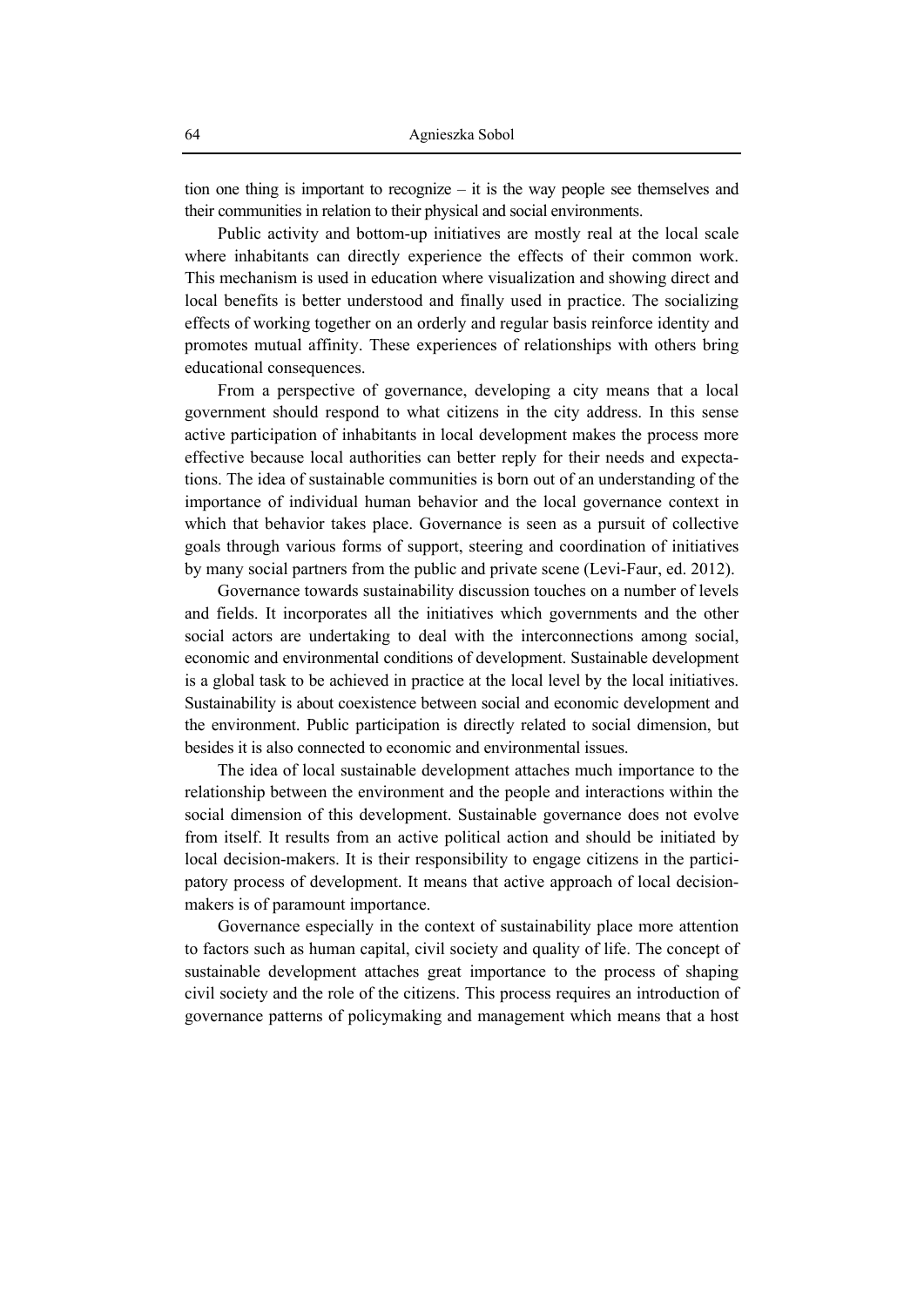of quite different actors must be involved. They are unlikely to work together easily and here the role of public authorities is very important.

Adaptation of democratic decision – making procedures is the imperative of sustainable development. Governance mechanisms and processes enable a society to achieve more sustainable and people-centered development. Despite an ideological shift towards liberalization, governments have remained, and are likely to continue to remain, a powerful actor. This should not be understood as an argument against citizens involvement and other stakeholders engagement. Lack of citizens' activity can be perceived as one of the biggest barriers in the process of local development because when people do not have opportunities to participate they do not feel important and responsible for this process. The move from traditional local government to modern local governance is getting more and more popular. Unfortunately it appears more often in theory than in practice of local management.

#### **1. Governance mechanisms for local development**

Governance has become central to the development discourse in the past decade or more. The notion of governance fits in with the idea of sustainable development. Pursuit of sustainability is a long-term never-ending process. That is why governance for sustainable development has to be anticipatory and oriented towards the long term, using strategic approach of visions and goals. Move towards local sustainability is a complex set of actions aiming at vitalizing democracy and enhancing public participation in local development.

Governance arises as a public concern whenever the members of a social group find themselves engaged in interdependent decision-making in the sense that the actions of each impinge on the welfare of the others. The higher the level of interdependence among the members of the group, the more complex collective actions are. It means that greater demand for governance becomes.

Governance in practice means a *mélange* of governmental and nongovernmental, corporate, social and individual actors that cooperate together to reach common goals. Governance builds a civil society with its properties such as: autonomous, emancipatory, integrative, and consensus-oriented. It is a democratic voice against all evidence of power-related political constrains.

Governance is an uniting notion, which enables different actors to help each other in finding new ways of dealing with urban issues. This has to do with the way in which welfare organizations, businesses, citizens and local governments deal with each other to shape life in the city. Every urban actor experiences its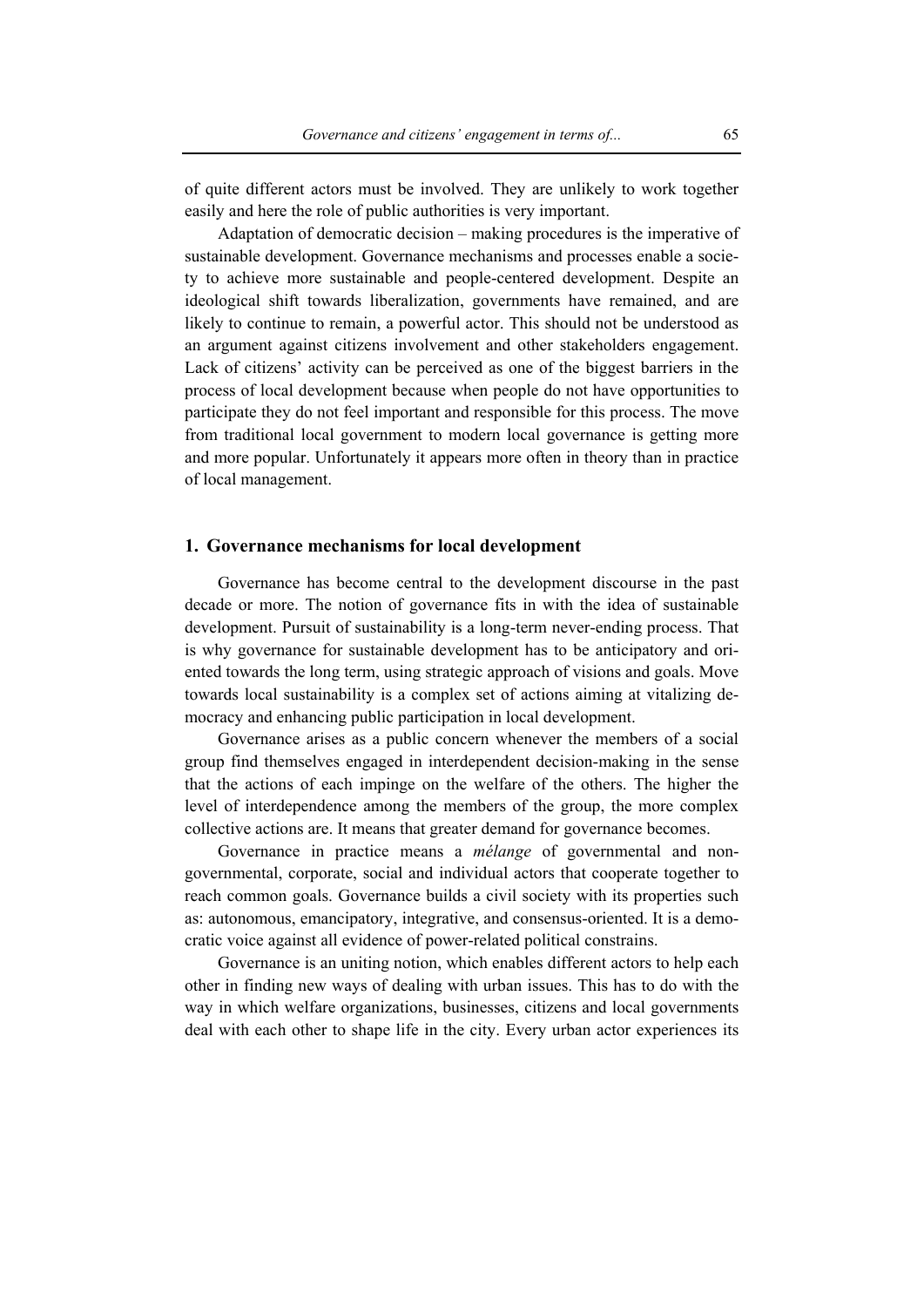own social reality. The challenge is to unite these different social realities and turn them into synergy and action. Governance is about reaching this goal. It is therefore something completely different from government, a concept which places the local government at the centre of the decision-making process. In government patterns of policy making all the visions, plans and programmes are concentrated at the city/town hall. When it comes to governance, these three elements are the part of work of many local actors representing different social groups.

Nevertheless management towards sustainability should be initiated by decision-makers, especially in the nations with new, fragile or not fully formed democratic structures. Responsibility of local authorities to engage citizens in the participatory process of development seems to be crucial in this case. Implementation of sustainability policies happens when citizens recognize political institutions as their own and acting in their interest. When people feel subject to local government they tend to react or obstruct its decisions or, at least they remain inactive. The process of civil society formation frees after some time the bottom initiatives without any external stimuli. Governance actions are to encourage local actors in different fields of urban development. That is why the bottom-up initiatives should be supported by local authorities.

In the debate on sustainable development and governance references are frequently made to the role of the citizens and their attitude towards common and private interest. Governance is the approach that helps to reconcile individual and public interest. It helps to break 'methodological individualistic' orientation as neoclassical economists call it. Governance requires mediation of many different partners to reach broad consensus on what is in the best interest of the whole community and how this can be achieved. Good governance means that processes and institutions produce results that meet the needs of the present as well future societies while making the best use of resources at their disposal. Along with decentralization and delegation of responsibilities there is an increase of multi-stakeholder partnership. Shift towards sustainability requires more direct democratic control in decision-making, more transparency and clearer accountability, openness and communication with the citizens. The transition from 'traditional government' to 'modern governance' means a review of the role of political systems and institutions in the context of the participatory interests and options open to the citizens. Participatory processes are necessary for a city to produce durable conditions for local sustainability. As Portney shows: "the seriousness of a city's commitment to sustainability is ultimately determined by the nature of the local governance regime" (Portney 2003, p. 4).

Particular modes of local policy describe different role of the citizens and the politicians. In elitists democratic theory citizens should reduce their in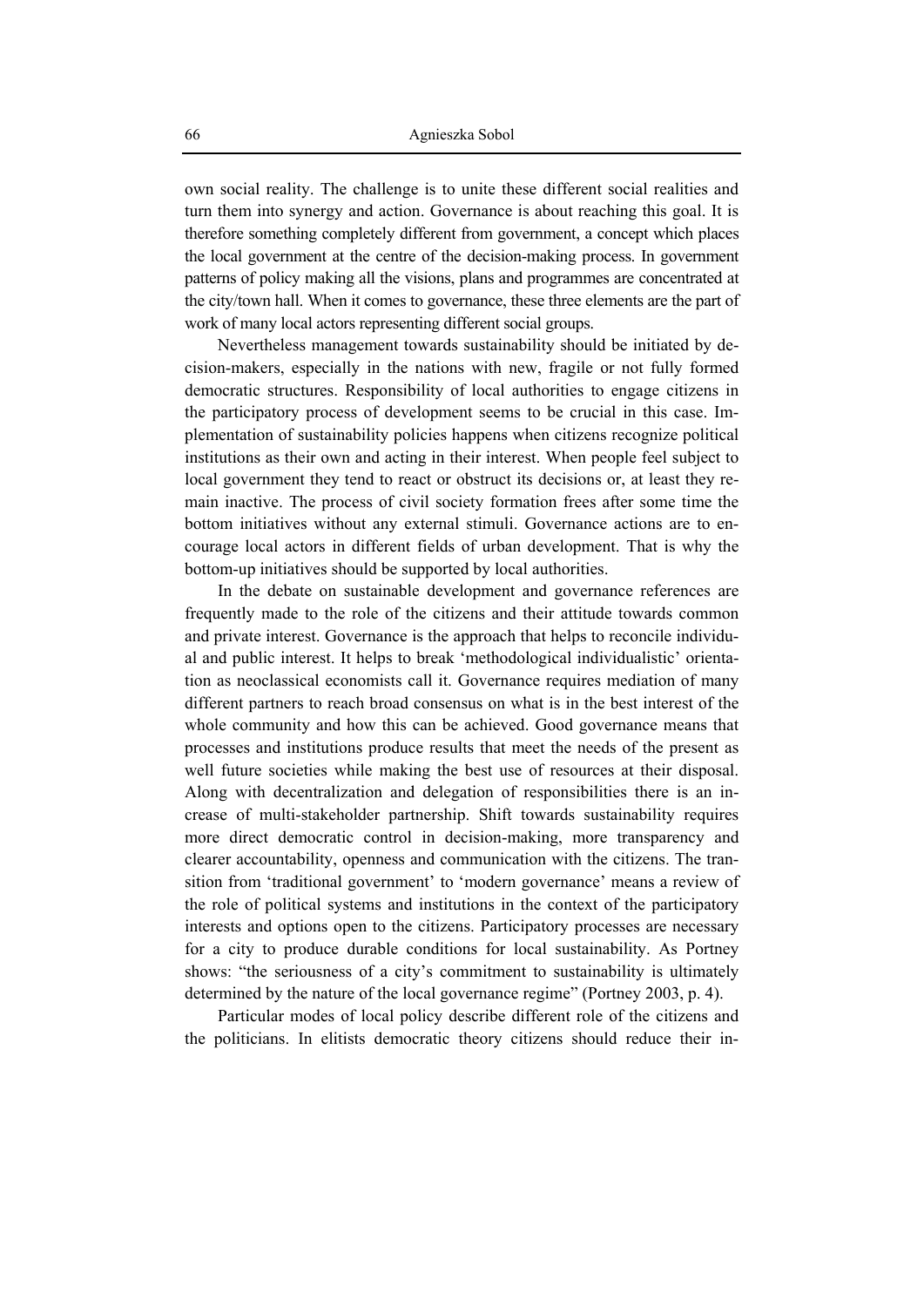volvement in politics to voting during public elections. These are the politics who are the key actors, they have the mission to represent the rest of the society and act on the basis on their judgements. A direct democracy approach indicates the need of more direct civil involvement. In this model politicians are more of the delegates, entrusted by the voters to realize their needs and expectations. Whereas the deliberative democratic approach demands the continuous citizens engagement. In this case the role of the politicians relates to the permanent dialogue with all local stakeholders.

Regarding the above descriptions of the citizens and politicians approach the general questions can be stated:

To what extent should the politicians be the decision-makers and to what the representatives of the society?

To what extent should the citizens be involved in public affairs to contribute to local sustainable development?

How can citizens be educated and socialized in democratic participation?

The answers are important in the context of directing to sustainable development, as governance is one of the main prerequisites of this process. The traditional way of managing cities does not work very well in terms of sustainable development. Developing a city from a governance perspective means that local government should respond to what citizens, professionals and organizations in the city address. All these actors should be allowed to speak and involve in local development.

The concept of sustainable development attaches great importance to the process of shaping civil society and the role of the citizens. The key component of this process is social capital, which enables the local policy to be based on trust and public interest. It should be noted that endorsement of democracy is not necessarily accompanied by the interpersonal trust in the societies. Is democracy real in case of the general interpersonal mistrust? Because of the controversies around this subject, governance advocates indicate that true democracy should go beyond the right to vote (Welzel, Inglehart 2008). In terms of local sustainable development, modern democracy should not be based on voting as the only legitimate form of society participation.

As it is stated in EU Communication: "An empowered civil society is a crucial component of any democratic system and is an asset in itself. It represents and fosters pluralism and can contribute to more effective policies, equitable and sustainable development and inclusive growth" (Communication 2012, p. 3)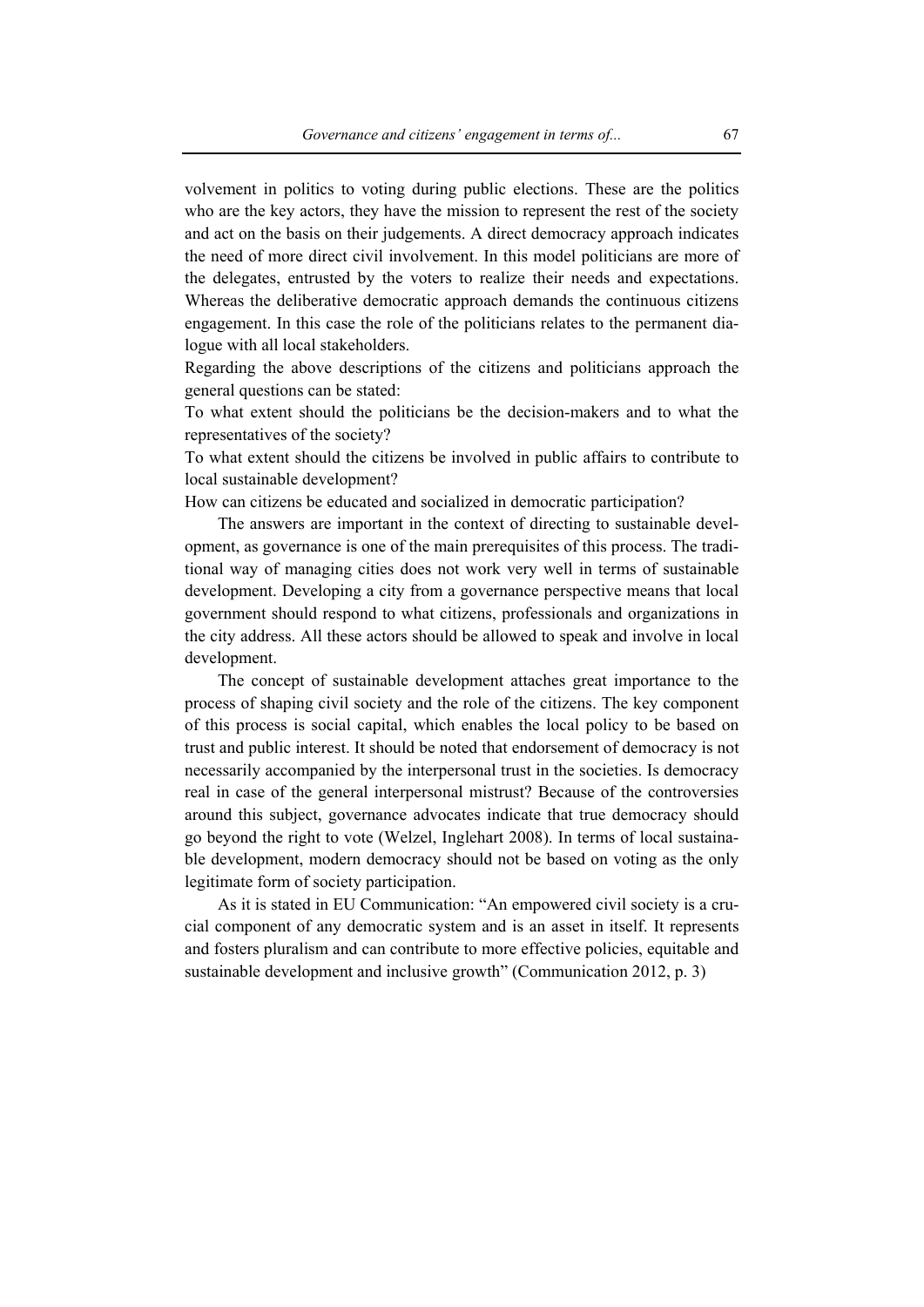#### **2. Civil society and public participation**

Nowadays we can observe a strong accent in the paradigm of sustainable development towards a more humanistic approach. Some scholars recognize that currently in sustainability issues, the focus is on democracy and identity topics (Svedin, Aniansson, 2002). Human or in general social capital is perceived as a key category of this process. In terms of local sustainability it attaches great importance to a role of the citizens and shaping civil society.

One of the most famous explanation of the impact on civil virtues on development has been presented by R. Putnam. Since the publication of his *Making Democracy Work* in 1993, social capital has become one of the key terms both in the scientific as well as political discourses. Putnam's concept refers to the crucial role of an active community in which inhabitants are involved in a network. They cultivate the habits of cooperation in mutual trust towards an improvement of all aspects of social life. Putnam argues that the presence of civil institutions facilitates capacity to solve conflicts and increases trust among actors. It means that various policies aimed at strengthening civil society institutions – such as support for grassroots, various local non-governmental organizations (NGOs) and other associations should in long-run support prosperous local development. Similar path of explanatory arguments has been developed by several other famous authors including F. Fukuyama (Sobol 2006).

Governance and civil society are strictly tighten. Vibrant and organized civil society is fundamental to long-term and strong development. Formal and informal civil society organisations help in fostering governance mostly by improving access to public information.

Social capital as we see from the works of Putnam or Fukuyama is perceived to be essential in the promotion of governance and economic development. Putnam's conclusions indicate that there are strong links between social and economic dimensions of development. According to his considerations, strengthening the meaning of social capital, promotion of civil society and governance leads to economic development and improvement of the economic factors of quality of life.

However, wrong understanding of the meaning of economy for local development can lead to unsustainable development. Rising in income is not a simple key to a better quality of life. In general it is important to make a clear distinction between economic development and economic growth. Economic development leads to a sustainable increase in all fields of local development. It can be defined as a broadly based and sustainable increase in the overall standard of living factors for individuals and the whole community (Greenwood, Holt 2010).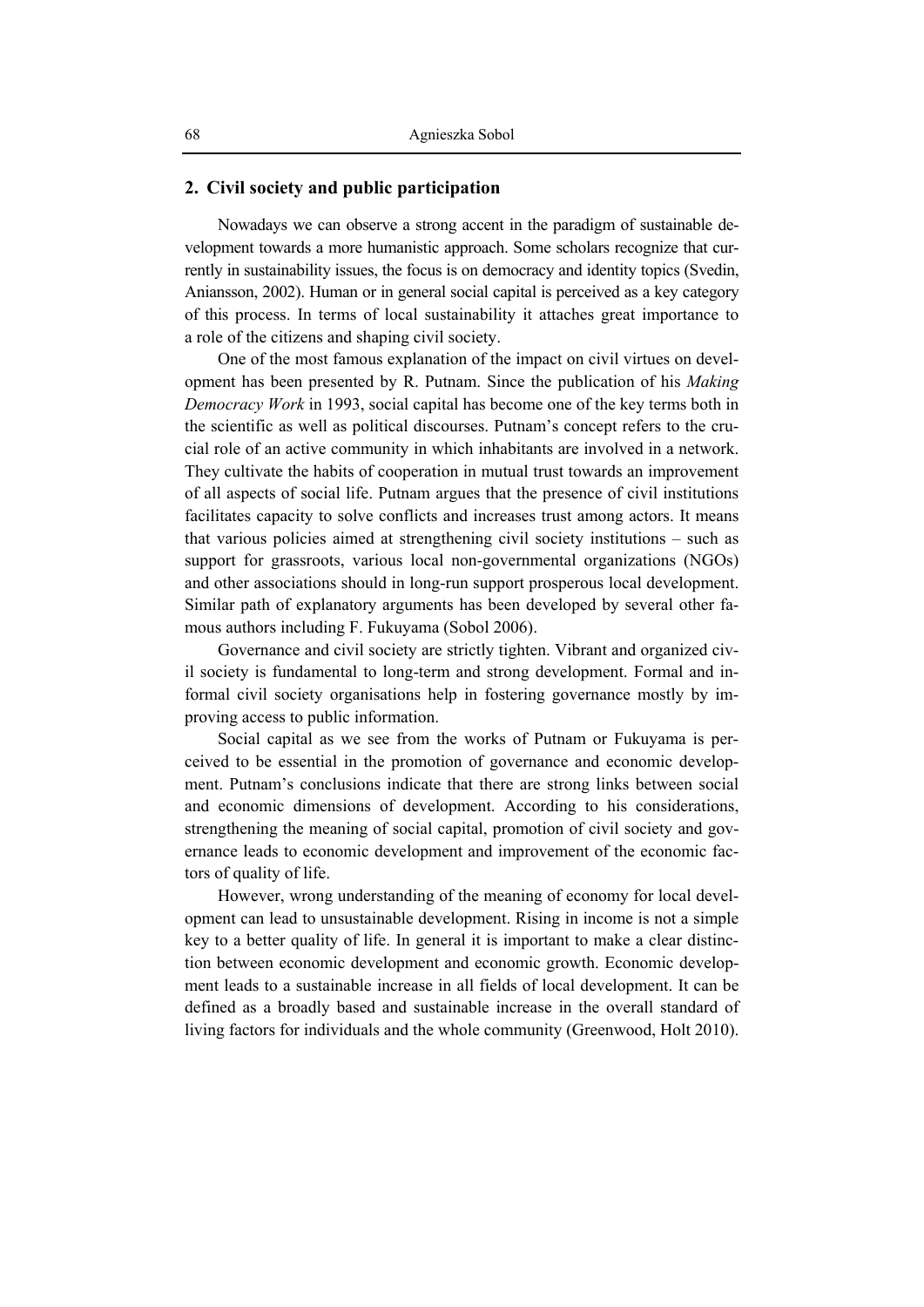While in economic-oriented growth, outputs and incomes can be even destroying to social and environmental spheres. In this sense economic growth does not need to lead to the only positive impacts and improvements in quality of life. Studies show poor correlation between increase in income and improvement in the general quality of life (Slottje 1991).

Quality of life is one of the main categories in the concept of sustainable development. In this context arise a question about the responsibilities for formulating criteria of this complex category. Who can define the quality of a neighborhood and the city? The type of an answer shows the policy formula and finally has major implications for the local development. In the case of government patterns it is primarily local government task. Instead in governance, where it is the people who live and work the area should be the crucial party.

Government or governance approach changes also the issues that are taken into consideration in local policy. In many local units the strategies still focus on the factors of economic growth. Governance mechanisms change the set of local concerns. When public is invited to set the objectives of local development the array of issues is much more broader. The multidimensional character of the process of sustainable development shows that there is a need to support all three dimensions: social, economic and environmental simultaneously. Nevertheless, the social dimension and social factors have fundamental meaning for the whole process.

In local development public participation is most often interpreted in its 'weak' form, that is stakeholders and citizens are being informed about political decisions taken or are invited to attend meetings. Many politicians express concern about participatory methods that aim for empowering citizens, claiming that this is in conflict with the idea of representative democracy. In general, politicians' trust in expert knowledge in policy making is high and it is difficult to involve citizens in that process. Also, because work with sustainable development issues in general, and thematic issues (spatial, transport, indicators, etc.) in particular, is largely seen as projects rather than processes, the time-limit orientation prevails in local policy making – maybe not in rhetoric, but certainly in practice. While experiences and good practices of many cities around the world show that collective actions of different local groups are possible and effective in local development.

Governance means an involvement of many stakeholders in a decision-making process and implementation. Participation processes based on collaborative action should result in greater democracy and community building. From this point of view, the sector of non-governmental organizations seems to be of special meaning. Communitarian orientation in local development and collective actions of various local members need comprehension of categories of shared values and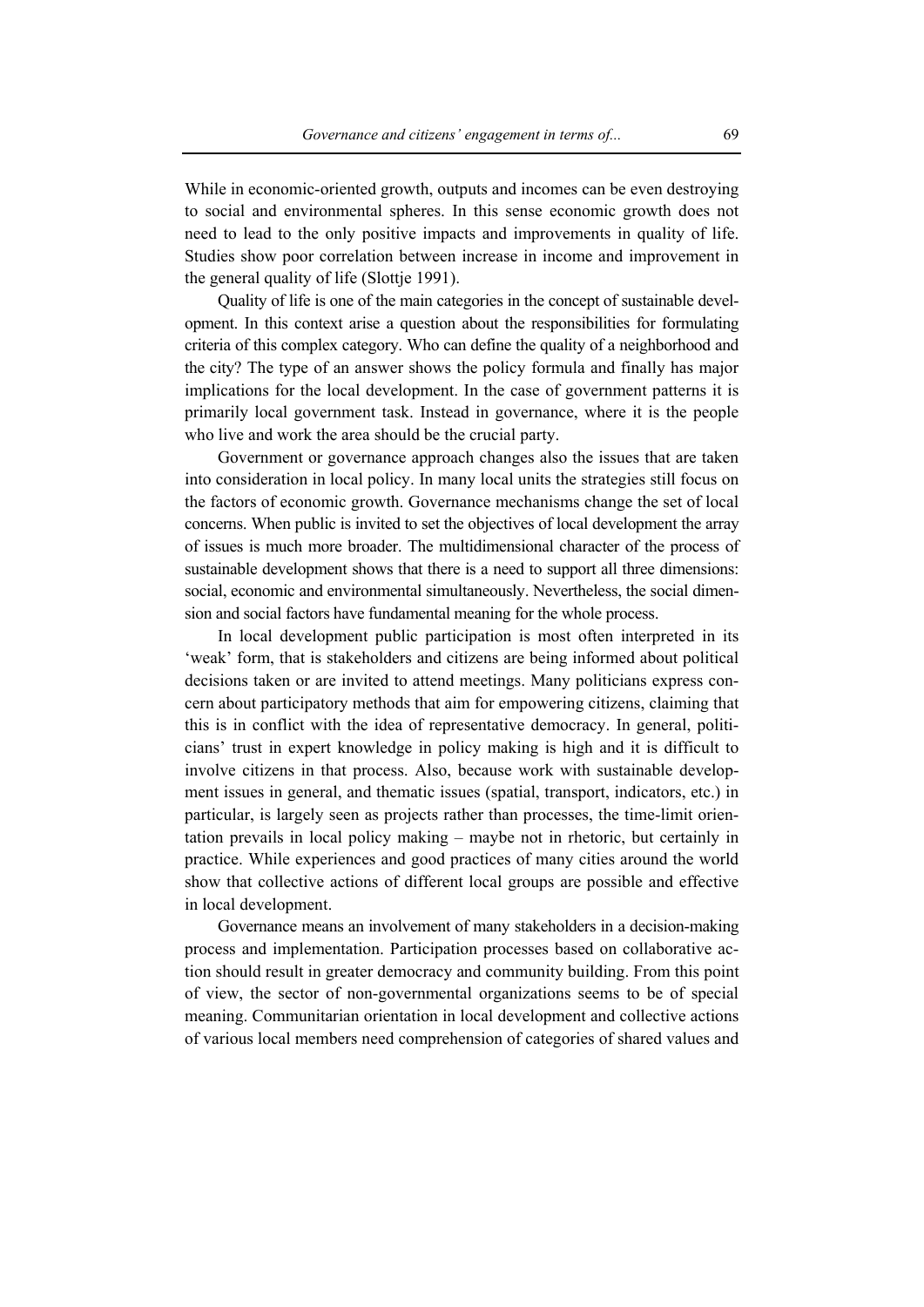common goods. A concern of communitarians' views of individualism was described by G. Hardin in his famous *Tragedy of the commons* (1968). The linkages between issues of sustainability and conceptions of community describe also H. Daly and J. Cobb (1994). They provide a comprehensive arguments on unsustainable patterns of neoclassical economics reliance on individualism and selfinterest. For Daly and Cobb a role of an individual is a role of the 'person in community' as the fundamental building block of sustainability. They show the importance of personal relationships and arguments that the well-being of a community as a whole is constitutive of each person's welfare. That is why support of the patterns of human interactions and personal relationships directed to collective work with view on common goods is significant for local sustainable development. This orientation requires changes in organizations and in people – in their attitudes and competences.

The central focus of local governance relates to participatory tools and procedures. Participatory processes can take many different forms and public participation is manifested in many different ways. This refers to efforts aimed at promoting greater interpersonal interaction, increased citizen engagement and, in general, fostering civil society. Public debate, workshops and brainstorming are part of a shift from government to governance. However, initiatives directed at citizen participation seem to prefer polling and surveys for obtaining input from residents into the process. Polling and surveys can provide much accurate information. Nevertheless, they are not connected with human relations and, consequently, do not lead to community-building. In this context, the participation of stakeholders should be based on a broad public forum in the sense of actors representing different social groups (Sobol 2008a).

As it was argued, participatory tools and procedures bring advantages for a community and local development at large. Nevertheless, they bring also direct advantages for local authorities. Citizens who feel that local decision-makers take them seriously and respect their needs and expectations are more likely to assess them and the process of local development positively. They are also more likely to take an invitation for cooperation in public affairs. This positive effect in terms of will for cooperation is also widespread to the other people in the community. Through governance mechanisms, honesty and fairness local authorities can build a generalized trust which facilitates public engagement in local development (Sobol 2008a; Stolle 2004).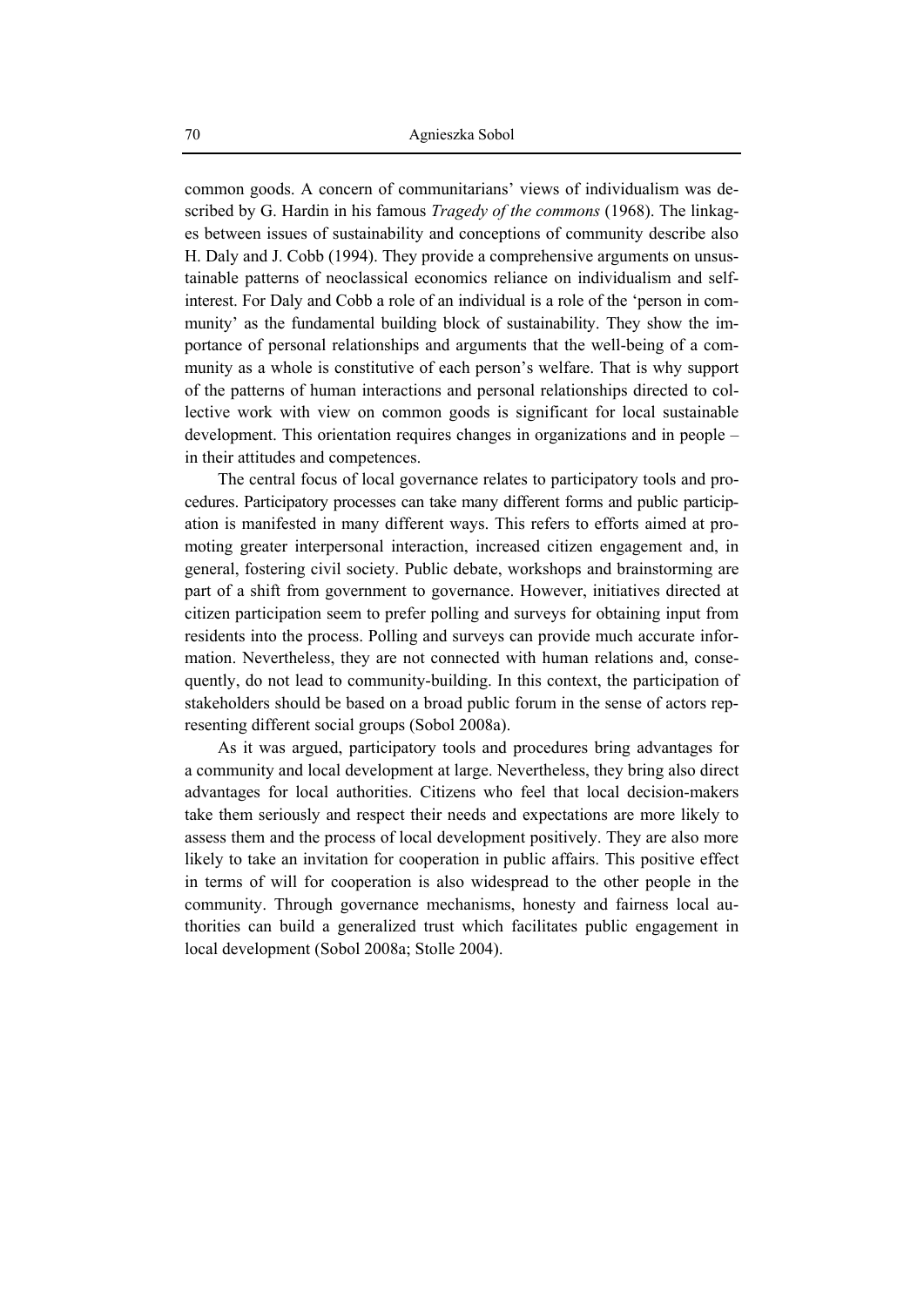### **3. Public participation in practice – the general situation in Poland**

Decentralization and dissemination of theory and good practices on sustainable communities brings a permanent alteration in the way people see themselves in relation to their local environments. The question on the citizens' role in local policy, on perception of the grassroots on the process of local development and many more has started to be stated more and more often. It is a subject of many surveys and public debates. What is the general outlook on the situation in Poland in terms of public engagement and participation?

Poles are always passive, public alienation is typical for them and they always represent claim attitude towards what is going on. They always claim about politics and local authorities but simultaneously they do not undertake any action to change the situation. They even don't articulate and communicate to the local decedents their visions, needs and opinions. Unfortunately numerous examples of Polish local units show that local authorities are also unwilling to engage other actors of the local scene. Even if some decision-makers are conscious of the importance of people activity for local development, they rarely use any tools of social mobilization. At the same time both groups – local authorities and the grassroots find citizen's involvement and partnership important for local development. However, their real declarations for actions seem to be very law. Therefore appears a contradiction between recognition of the partnership importance and a real willingness for action.

The inactivity of citizens is indicated as one of the key problems in the context of local sustainable development in Poland. It can be perceived as a real barrier, because when people are not engaged in a process, they do not feel important and responsible for it. What is more this barrier, due to the changes in mentality, is difficult to break and rather long-term.

As it was already mentioned, in local development the formal organizations with NGOs among them are of special meaning. The appearance of grass-roots voluntary organisations is perceived to be the forerunner for social trust in society at large (Szreter 2002). Role of formal and more spontaneous neighborhood activities is significantly important in countries like Poland where index of social movements is at a low level. The lack of activity of Polish society and inertia in public affairs is directly manifested in low turnouts in general elections, even at the local level. The average turnout is around 40%. The passive attitude and public alienation of Poles can also be seen in the lack of civil movements and underdevelopment of non-governmental organizations within it. Nevertheless, in the last few years the NGO sphere in Poland has experienced significant quantitative and qualitative changes. These changes are mostly a result of the Act on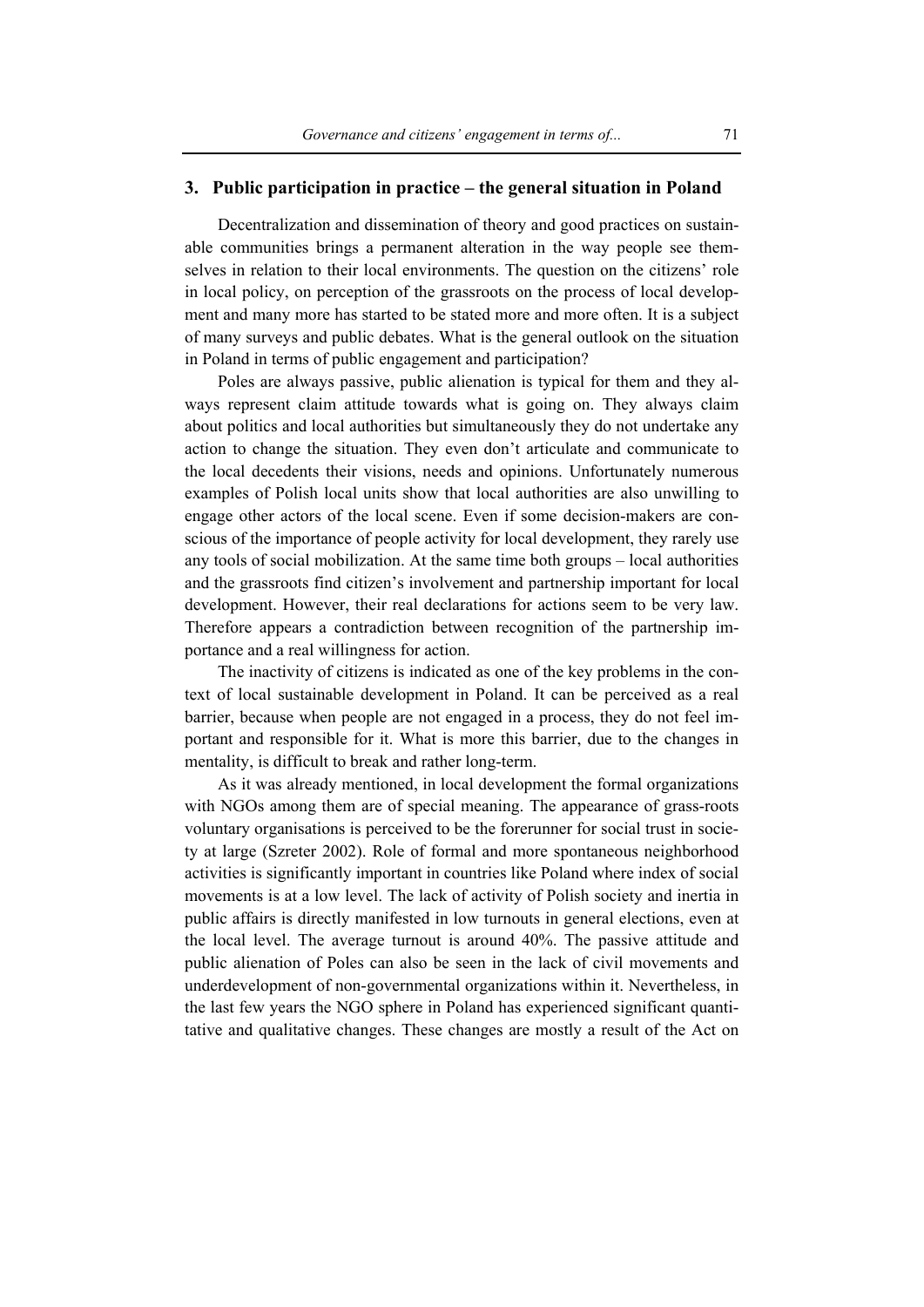Public Benefit Activity and Volunteer Work which was enacted in 2003. This law made cooperation with NGOs a mandatory task for local authorities. Declared membership in NGOs in Poland is estimated at about 15% of the whole population. The report Social diagnosis shows that informal public activity in local development of a municipality, neighborhood, etc. is also rare. Only 15% of the survey respondents declared such activity (Czapiński, Panek, red. 2011).

The young are an important group of the local actors. Unfortunately it is still rare in Poland that young people and kids are perceived as significant partners for cooperation. In terms of local policy and development such strategy is a huge mistake. Neglecting the young causes them to migrate to more 'favorable' local units. Conversely, taking into account in local policy their needs and expectations can build bond and identity with the city. Hence, local authorities that are long-term thinking should undertake actions to engage young people in local development and working with them on the progress of 'common good' – the city. 'The young are the future' is not an empty slogan. It is a fact. What is more, governance mechanisms directed at the young are part of civil education and engaging them into public participation. A sense of the above statements give the following arguments: "It is unrealistic to expect them (kids) suddenly to become responsible, participating adult citizens at the age of 16, 18, or 21 without prior exposure to the skills and responsibilities involved. An understanding of democratic participation and the confidence and competence to participate can only be acquired gradually through practice; it cannot be taught as an abstraction" (Hart 1992, p. 5).

Sustainable development, governance and decentralization are becoming high on the local development agenda in Polish communities. However, both their definition and practice remain 'work in early progress'. The results of different experiences and the examples of good practices are evidence of a will for cooperation between local authorities and the society.

#### **4. Public participation in practice – case study of the city of Rybnik**

The development of the democratic structures is essential in the process of local community empowering. Systematic decentralization and changes in self- -government units in Poland since the nineties have initiated the process of local empowering in Rybnik. Along with learning of self-government, the new initiatives, both by local government and these of inhabitants has occurred. In 2008 Rybnik has started to celebrate The Rybnik Days. The aim is to build local identity and activate the inhabitants. Local government together with the residents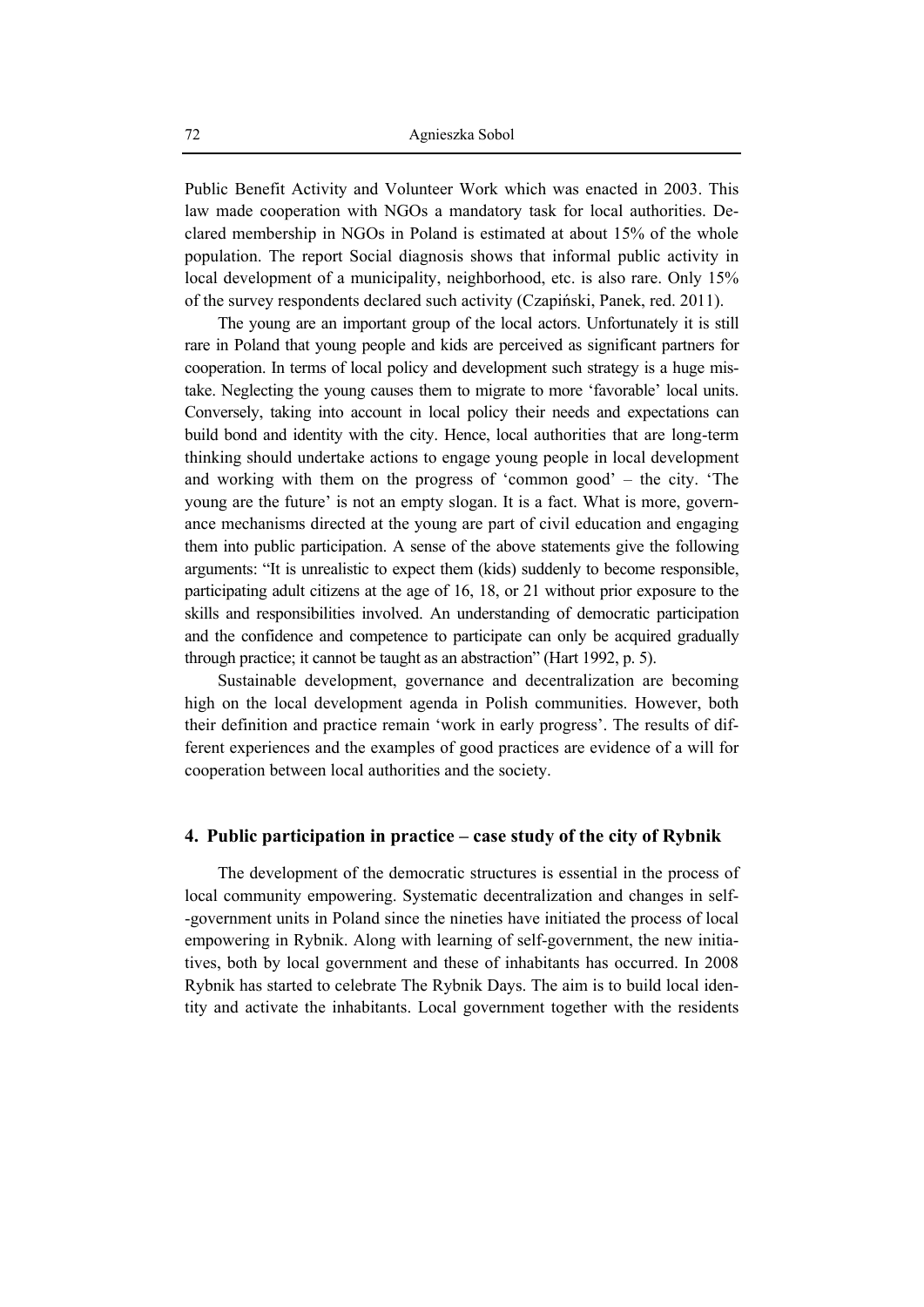undertake different redevelopment actions in the selected part of the city. Rybnik City Hall also supports local volunteers and the NGOs.

In 2002 The Center for Development of Social Initiatives (CRIS) has been formed. Among the local NGOs it plays a role of the leader in terms of actions towards community empowering. The mission of CRIS organization is to build social capital and to inspire and support local initiatives. Among many activities CRIS organizes different trainings aiming at civil participation. The selected subjects of these trainings are as follows: The modern forms of activity in local society – how to organize events for and with local community, Planning of the social and civil events, trainings for the projects in Act Locally Program. In the years 2009-2010 CRIS realized a project Two poles – different outskirts of the city, different inhabitants. The aim of this project was to test, a pioneer at that time in Poland, mechanism of social consultation in participatory budgeting.

Along with the development of Centre for Higher Education in Rybnik (the Rybnik Campus) important role plays development of education and engagement of academic community. In 2012 under the patronage of the President of the city students of the Campus conducted the survey on perception of Rybnik's development (Koło Inicjatyw Studenckich 2012). According to 60,4% of the respondents of that survey life in Rybnik is getting better.

Cooperation with young people is significantly important for the Rybnik City Hall. The Young City Council (MRM) has been formed in 2001. The MRM acts on the basis of art. 5b of Self-Government Act. The Young Council undertakes their own local initiatives. One of them is a yearly charity action "A Hat of the Santa Clause" which aim is t collect money and food for the poor people in Rybnik community. Another charity action is The Humor Evening aimed at collecting money for curing kids with tumor. Young people of the MRM engage also in culture events for example by organizing a photographic contest and in environmental protection by organizing the days of sustainable transport.

Another manifestation of engaging the young by the Rybnik City Hall is realization of a project Modern pupil in modern school. The Program of civil and education activity of the Rybnik's high-school students. Part of this project was The Self-Government Game which was organized in the years 2010 and 2011. The Game was co-financed by the European Union funds with budgets of 26,000 and 8,000 Polish Zloty, respectively. In the second edition of the Game students took part in the lectures on the subject Sustainable development of the city of Rybnik. The aim of the series of meetings conducted by the author of the article was to encourage the students to prepare the programs of local development. For the Rybnik City Hall the programs are a good source of information on the needs of the young people in the city.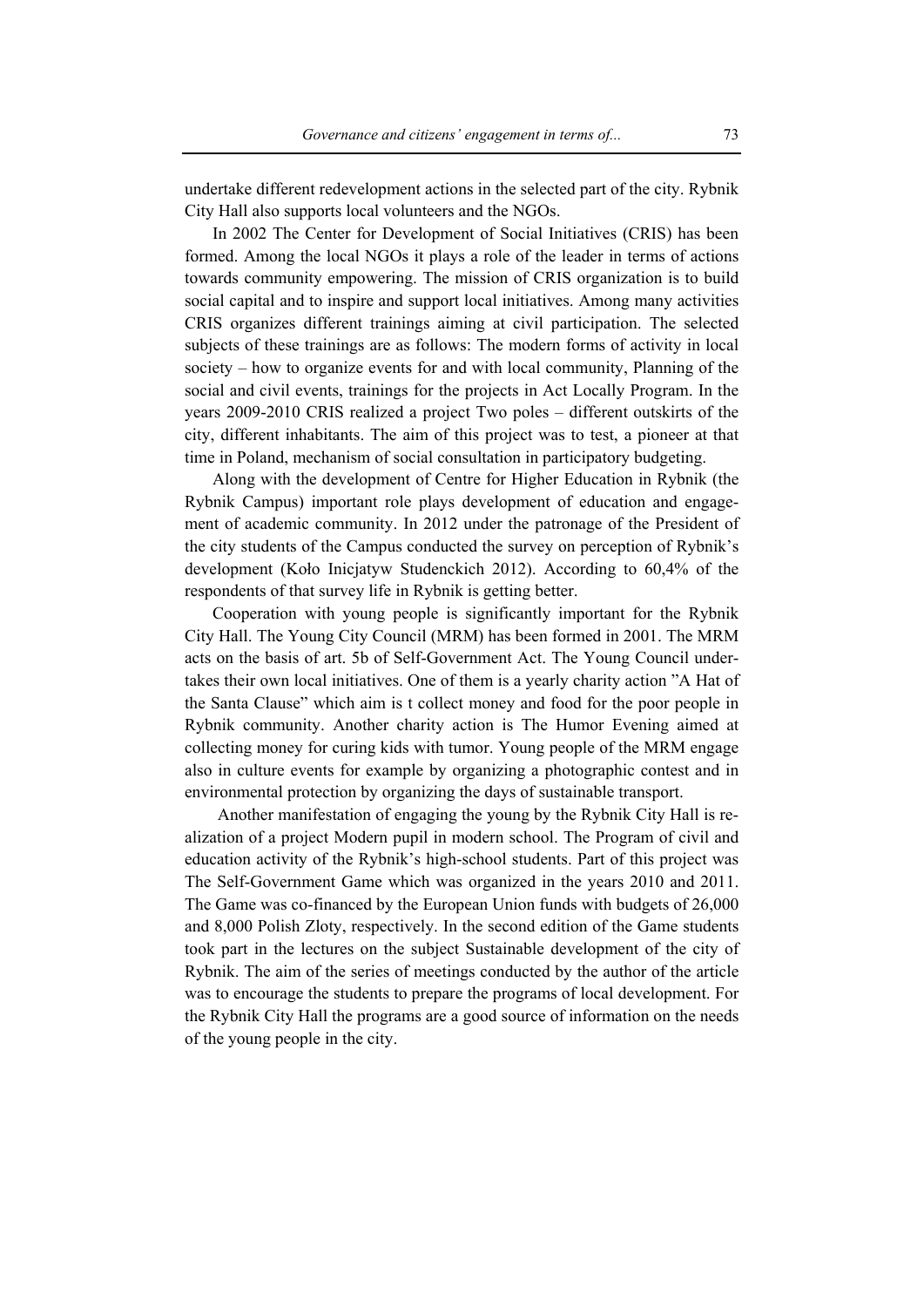The above initiatives are among the best experiences for Rybnik in terms of civil society development. Despite of good initiatives by the City Hall and undertaken by the local NGOs Rybnik does not distinguishes from the other Polish local units. The survey shows that public participation and political engagement in Rybnik is more or less the same as the Polish average. Turnouts in general elections is even under the national average and only 12% of the respondents declare activity in social organizations mostly in labor unions. The general conclusion from the survey is that Rybnik community is characterized by typical Polish passive attitude and conservatism manifested in unwillingness for civil initiatives (Zygmunt 2007). However, from the City Hall perspective the public engagement is getting better and the empowering tools are more efficient from year to year.

#### **Conclusions**

There is a broad acceptance that governance and public participation are prerequisite for local sustainable development. If progress toward local sustainability is to materialize, it must be animated by the activities of the local authorities, NGOs and the grassroots. The concept of sustainable development attaches great importance to the role of the citizens, civil society and partnership. This requires introduction of governance patterns of policymaking and management. It means that to make local sustainable development real governance patterns implementation is a must. Communitarian orientation and work towards civil society mean facilitating and supporting engagement of people in organizational and decision processes. There is a need to undertake approaches that emphasize two-way interaction between decision makers and the public as well as deliberation among the following local actors.

Governance at the local level focuses on participatory process. This approach emphasizes the role that society (and within ordinary citizens) can play in influencing local policy in representative democracy (Rothsein 2013, p. 8).

The reorganization of power functions and the transition from government to sustainable governance is a systematic process that requires a change in the way of thinking of both groups i.e. the decision-makers and the inhabitants. Indeed, the relationships between the local government, the private sector and the grassroots can greatly enhance or obstruct sustainable development initiatives. Efforts to improve the quality of local governance should be based on a thorough understanding of these relationships, including issues of leadership, conflicts and tensions between all parties.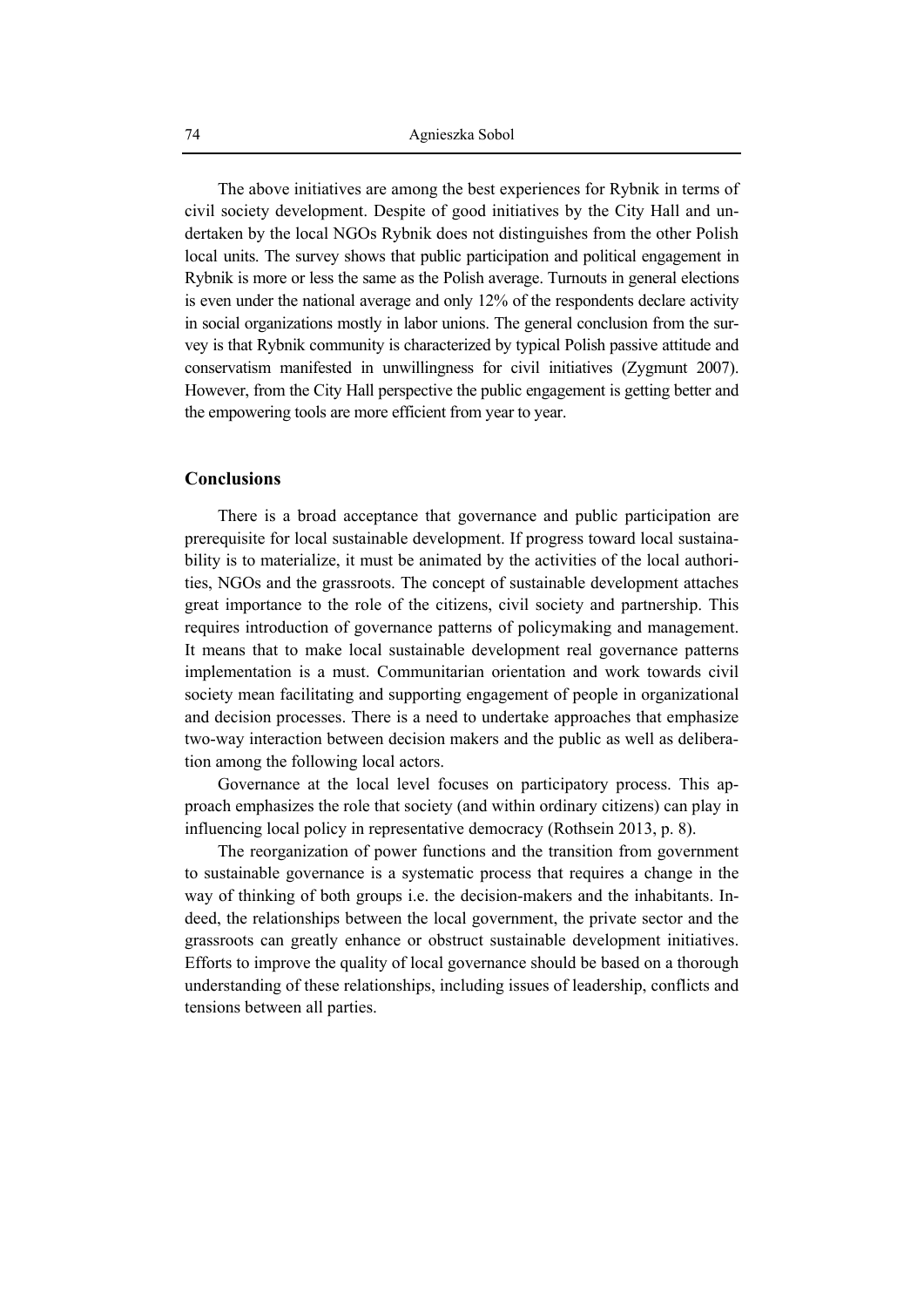Sustainability requires thinking and acting locally. It requires also a more comprehensive approach to development. Inhabitants can significantly influence development of their communities. The localism and governance philosophy suggests that ordinary people are most likely to pay attention to public issues where they see and experience them, and that the empowerment mechanisms in cities are most likely to be responsive to the everyday concerns of their citizens. What is more when the public is invited to local policy the array of issues is much more broader than in traditional government-oriented way of development.

Public participation in Poland is at the cross-road of several problems on today's local development agenda covering a wide range of issues such as decentralization, civil society, cooperation and many more. Unfortunately we can still observe underdevelopment of civil society in Poland and that is why we should start to build it as soon as possible.

Sustainable development is a long term process in which governance is a relevant determinant. It is important to remember about Robert Putnam's pessimist observations that there are no 'short-cuts' and development of civil society takes long time. As Portney states: "Without changing the way people relate to each other, and the values that underline these interactions, pursuing sustainability would simply not be possible" (2003, p. 126). The turn from government to real governance is a long term process. A concept of local sustainable development is fundamentally communitarian. It requires social change: changes in people, in organisations, in their way of thinking in their attitudes, their expectations, competences. It requires a willingness for cooperation between all local actors.

If progress towards local sustainability want to be achieved, there needs to be a great deal of attention to fostering community-building process. Social capital is perceived to be an essential ingredient of promotion of governance and economic growth. It enables local policy to be based on trust and public interest indicating a significance not only of the individuals but also of the common goods.

Unfortunately in many Polish cities these issues are rarely addressed. Even in cities, as Rybnik example, that include public participation in local policy, the efforts are too limited and too recent to make substantial progress in terms of sustainable development. The analyzed case-study and presented experiences cannot of course provide a blueprint for all local units in they work towards sustainability. Unless they show that public participation is important in different fields of local development. They also indicate that implementation of governance mechanisms brings direct results. What is more it shows that there is a great potential in local community and young people among them to build basis for local sustainability.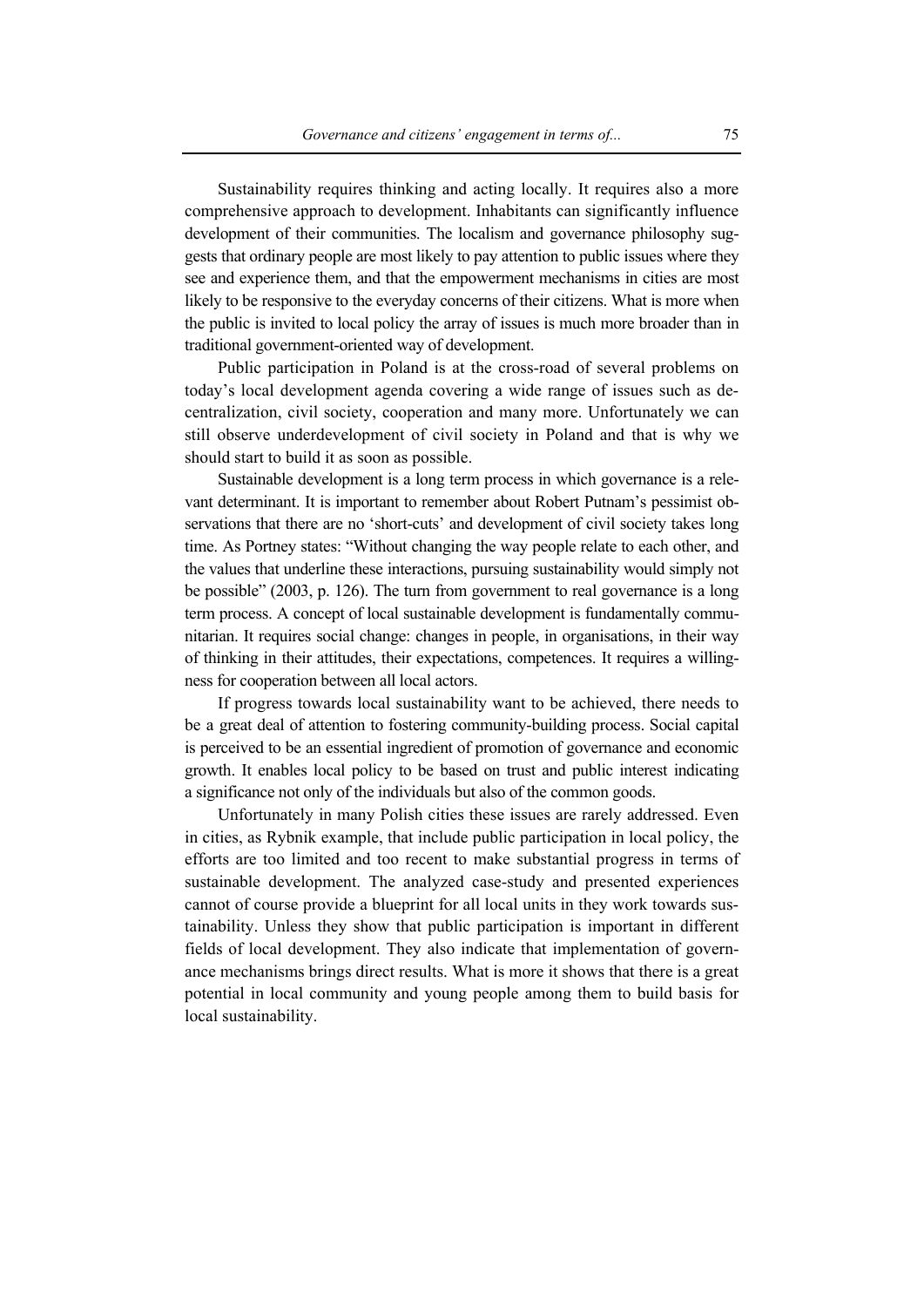#### **References**

- Communication from the Commission to the European Parliament, the Council, the European Economic and Social Committee and the Committee of the Regions (2012), *The roots of democracy and sustainable development: Europe's engagement with civil society in external relations*, Brussels.
- Czapiński J., Panek T., red. (2011), *Diagnoza społeczna. Warunki i jakość życia Polaków*, Warszawa: Wydawnictwo Wyższej Szkoły Finansów i Zarządzania.
- Daly H., Cobb J. (1994), *For the common good: Redirecting the economy toward community, the environment, and a sustainable future*, New York: Beacon Press.
- Greenwood D.T., Holt R. (2010), *Local economic development in the 21st century. Quality of life and sustainability*, Armonk NY, London England: M.E. Sharpe.
- Hardin G. (1968), *The tragedy of the commons*, "Science", Vol. 162, No. 3859, pp. 1243-1248.
- Hart R.A. (1992), *Children's participation: From tokenism to citizenship*, Florence: UNICE, ICDC.
- Koło Inicjatyw Studenckich (2012), *A ty, co myślisz o Rybniku? Rybnik naprawdę miasto z ikrą?* Survey report, Politechnika Śląska (unpublished paper).
- Levi-Faur D., ed. (2012), *The Oxford handbook of governance*. Oxford: Oxford University Press.
- Portney K. (2003), *Taking sustainable cities seriously*, Cambridge, Massachusetts, London, England: The MIT Press.
- Putnam R. (1993), *Making democracy work*, Princeton: Princeton University Press.
- Rothstein B. (2013), *The three worlds of governance. Arguments for a parsimonious theory of quality of government*, Working series papers 13, Gothenburg: University of Gothenburg.
- Slottje D. (1991), *Measuring the quality of life across countries*, "Review of Economics and Statistics", Vol. 73, No. 4.
- Sobol A. (2006), *Governance for sustainable development conditions and experiences in the Polish communities* [in:] W.L. Filho, D. Dzemydiene, L. Sakalauskas, K. Zaadskos (ed.), *Citizens and governance for sustainable development*, Vilnius: Leidykla Technika.
- Sobol A. (2008), *Governance barriers to local sustainable development in Poland*, "Management of Environmental Quality", Vol. 19, No. 2.
- Sobol A. (2008a), *Uwarunkowania zrównoważonego rozwoju w wybranych jednostkach samorządu lokalnego na przykładzie porównań Polska – Szwecja*, Katowice: Akademia Ekonomiczna w Katowicach, Doctoral thesis (unpublished work).
- Stolle D. (2004), *Social capital and local government: Generalized trust in regional settings* [in:] S. Prakash, P. Selle (ed.), *Investigating social capital. Comparative perspectives on civil society, participation an governance*, New Delhi, Thousand Oaks, London: Sage Publications.
- Svedin U., Aniansson B.M. (2002), *Sustainability, local democracy and the future: The Swedish model*, Dordrecht: Kluwer Academic Publishers.